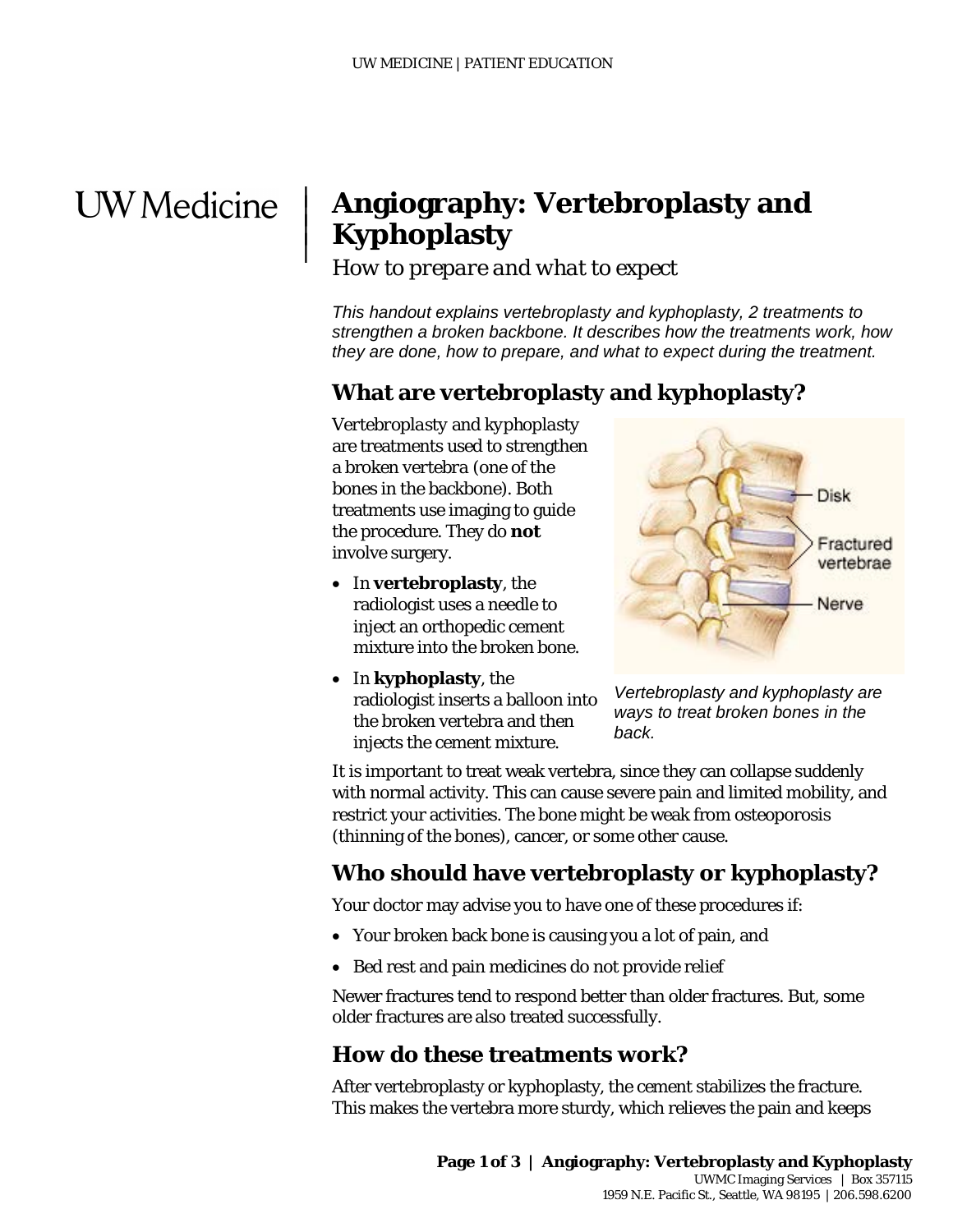the bone from collapsing further. These effects occur within the first 24 to 72 hours after treatment.

# **Am I a candidate for either of these treatments?**

To find out if one of these treatments will work for you, you will have a complete workup that includes:

- **Diagnostic imaging** such as spinal X-rays, *magnetic resonance imaging* (MRI), or a *computerized tomography* (CT) scan. These tests will be done to make sure that your problem can be treated with vertebroplasty or kyphoplasty. If an MRI cannot be done, because of a pacemaker or other medical factor, a (CT) scan can be done instead.
- **Blood tests**.
- **A physical exam**.

Your provider will review the results of these exams and then meet with<br>you. You will talk about whether one of these procedures may work for y<br>and which one will be better and safer for you.<br>**How do I prepare for the trea** Your provider will review the results of these exams and then meet with you. You will talk about whether one of these procedures may work for you. and which one will be better and safer for you.

# **How do I prepare for the treatment?**

- Take your usual medicines on the day of the procedure, unless the doctor or a nurse tells you to hold them.
- Starting **6 hours before** your procedure, stop eating solid foods. You may only have clear liquids (liquid you can see through), such as water, broth, cranberry juice, or weak tea.
- Starting **2 hours before** your procedure, take nothing at all by mouth.
	- If you must take medicines, take them with **only** a sip of water.
	- Do **not** take vitamins or other supplements. They can upset an empty stomach.
- Bring with you a list of all the medicines you take.
- Plan to spend most of the day in the hospital. If there is a delay in getting your procedure started, it is usually because we need to treat other people with unexpected and urgent problems. Thank you for your patience if this occurs.
- Arrange for a responsible adult to drive you home after your treatment.

## **How are these treatments done?**

 $\bot$  , and the set of the set of the set of the set of the set of the set of the set of the set of the set of the set of the set of the set of the set of the set of the set of the set of the set of the set of the set of t

- You must be able to lay *prone* (on your belly) on an X-ray table for these treatments.
- You will receive a *sedative* (medicine to help you relax and stay calm). You will also be given a *local anesthetic* that will numb the skin on your back, near the fracture.